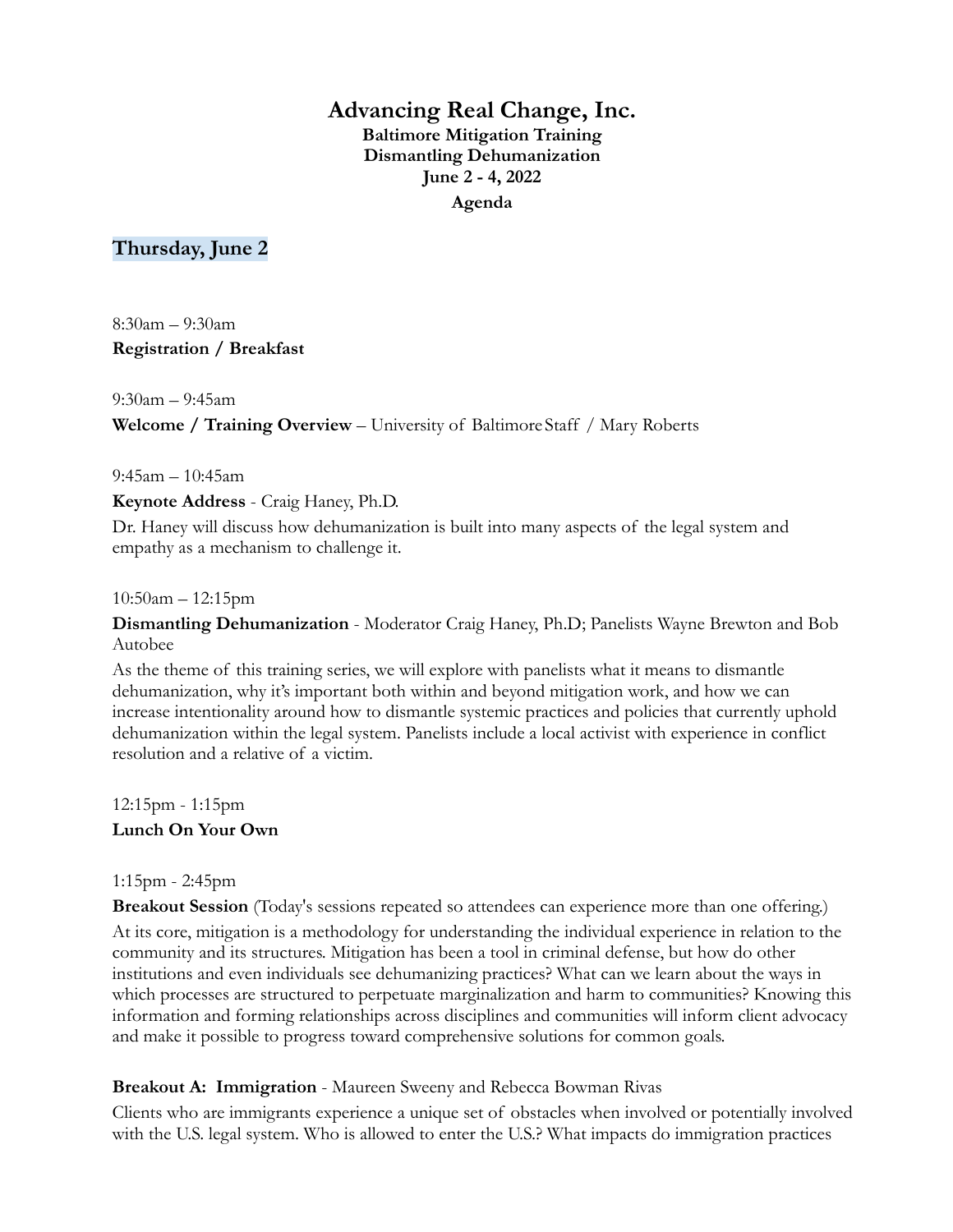have on individuals without U.S. citizenship? These practices will be the focus of this session, as well as how defenders address decision-makers to provide a higher standard of advocacy for their clients.

## **Breakout B: Education** - Dr. Jen Newton

Much of a client's early life is shaped by their experiences within the Education system. How does this system, its policies, and the individuals involved perpetuate harmful practices? This session will identify how general and special education work together, how students fall through the cracks and the effect that may have on an individual's life.

### **Breakout C: Survivors and Victims: Navigating the Legal System** - Bob Autobee and Lavarr McBride

It can be difficult for families and communities to navigate the legal system in the aftermath of a violent act. Hear the the personal experiences of a family member of a victim and defense victim outreach specialist who worked together. This session will focus on the ways in which survivors and victims' family members can interact with the legal system, the impact of educating survivors about clients, and what it looks like to work with survivors and families of victims in ways that are empowering for them.

2:45pm - 3:00pm **Break**

3:00pm - 4:30pm

**Breakout Session** (Today's sessions repeated so attendees can experience more than one offering.)

## **Breakout A: Immigration** - Maureen Sweeny and Rebecca Bowman Rivas

Clients who are immigrants experience a unique set of obstacles when involved or potentially involved with the U.S. legal system. Who is allowed to enter the U.S.? What impacts do immigration practices have on individuals without U.S. citizenship? These practices will be the focus of this session, as well as how defenders address decision-makers to provide a higher standard of advocacy for their clients.

## **Breakout B: Education** - Dr. Jen Newton

Much of a client's early life is shaped by their experiences within the Education system. How does this system, its policies, and the individuals involved perpetuate harmful practices? This session will identify how general and special education work together, how students fall through the cracks and the effect that may have on an individual's life.

## **Breakout C: Survivors and Victims: Navigating the Legal System** - Bob Autobee and Lavarr McBride

It can be difficult for families and communities to navigate the legal system in the aftermath of a violent act. Hear the the personal experiences of a family member of a victim and defense victim outreach specialist who worked together. This session will focus on the ways in which survivors and victims' family members can interact with the legal system, the impact of educating survivors about clients, and what it looks like to work with survivors and families of victims in ways that are empowering for them.

4:30pm - 4:40pm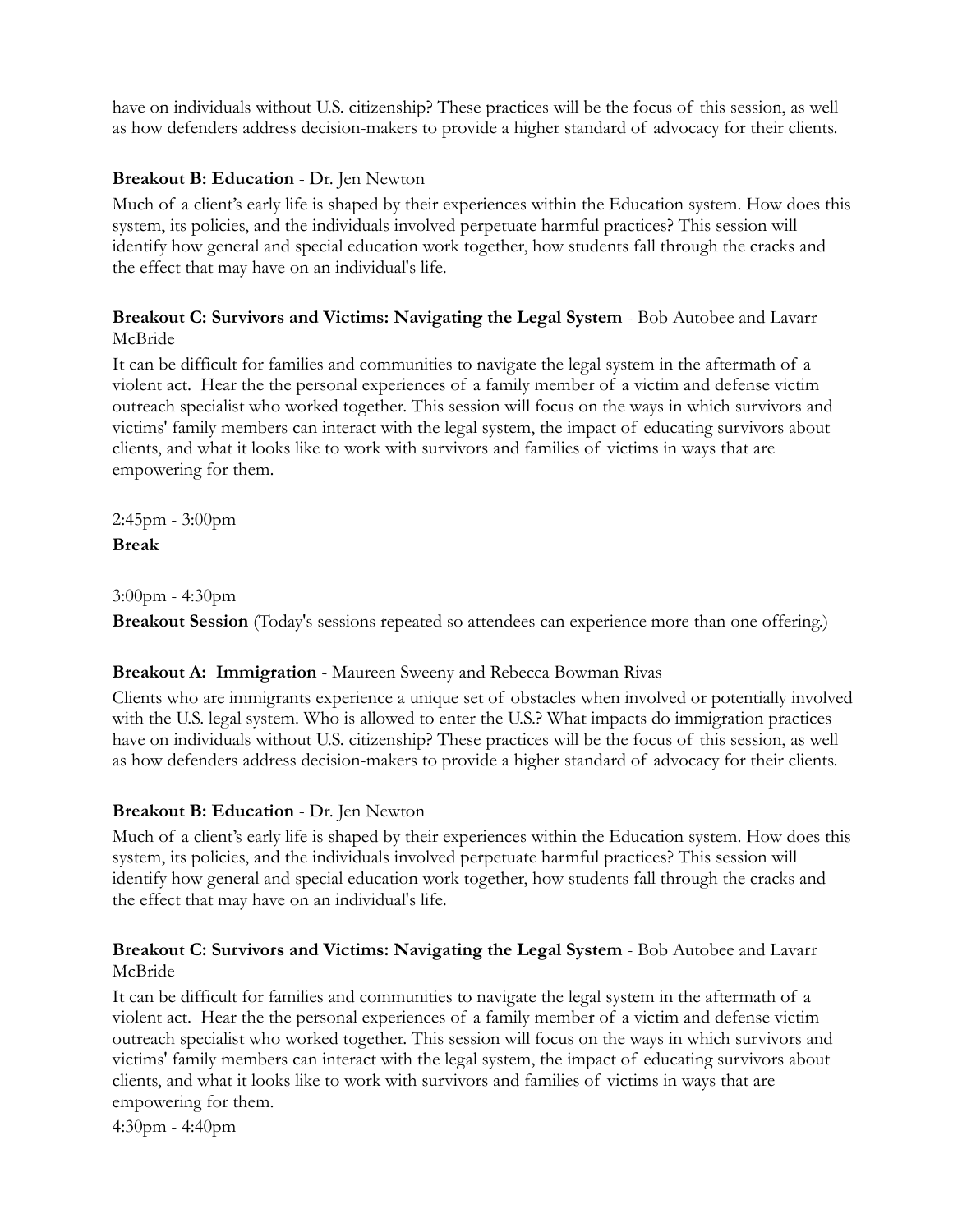#### **Break**

4:40pm - 4:50pm **Wrap-up**

Until 5:30pm **Networking**

# **Friday, June 3**

8:30am – 9:10am **Registration / Breakfast**

9:10am – 9:20am **Opening Remarks**

9:20am – 10:20am

#### **Language Matters** - Dr. Robin Riner

A client's humanity can be conveyed or denied through language - in documentation, trials, interviews, and other instances. This presentation will cover linguistic and racialized bias and how they work to dehumanize the accused.

10:30am - 12:00pm **Breakout Sessions**

#### **Breakout A, Solo Mitigation** - Lela Hubbard

What do you need to do to make sure you are ready to work in private practice? This session will discuss how to avoid common pitfalls and which resources and tools to acquire, particularly as a private practitioner.

## **Breakout B, Defender Offices: Managing Caseloads Effectively** - Kristina Leslie

Defenders throughout the country are often overwhelmed by the sheer number of cases for which they are responsible each year. While fundamental change is ultimately what is needed, this workshop will explore resources to help alleviate the burden that often comes with handling a high volume of cases.

12:00pm - 1:15pm **Lunch On Your Own**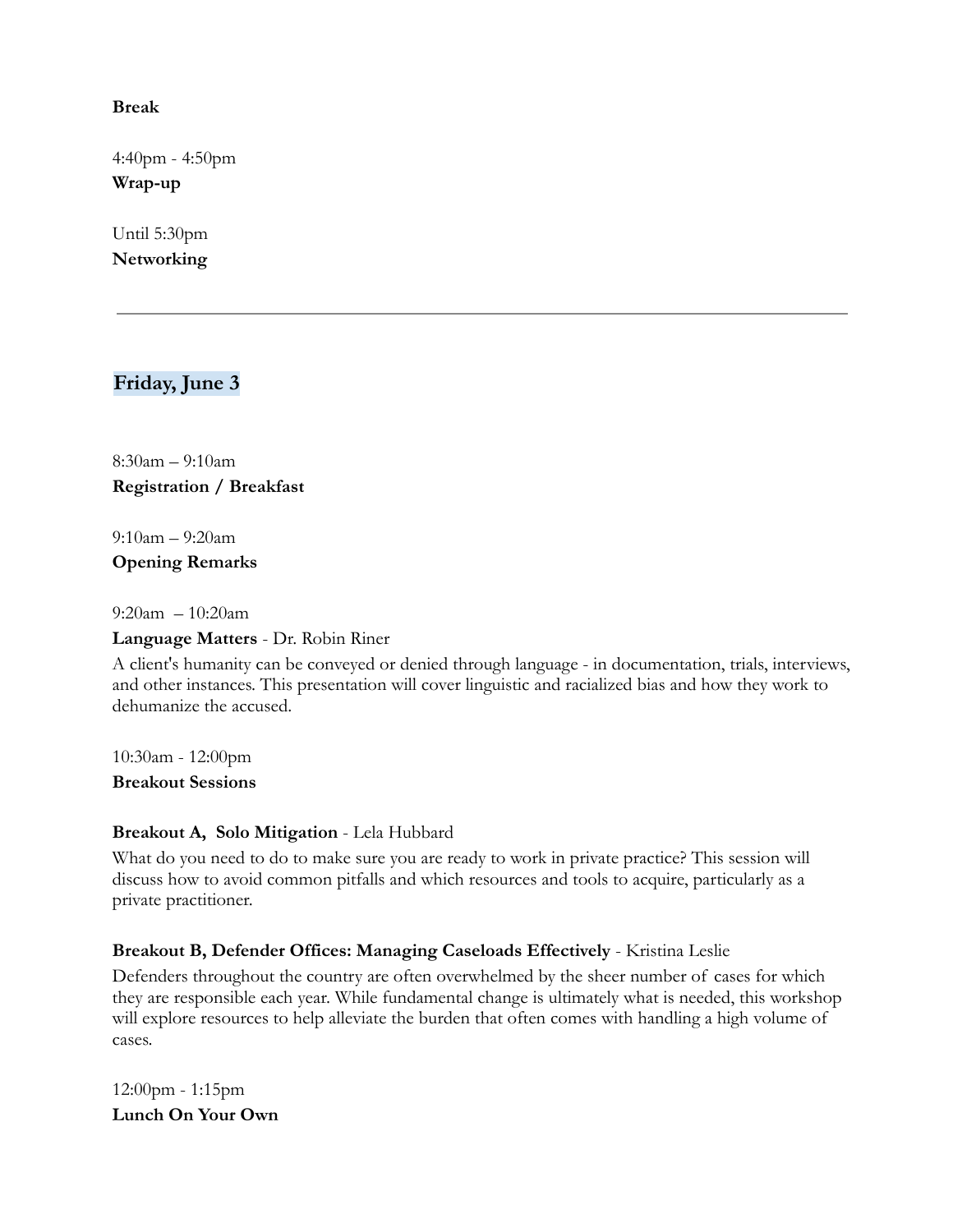#### 1:20pm - 2:20pm

**Mental Health Effects of Oppression, Violence, Racism, and Discrimination**- Dr. Alisha Ali Systemic factors determine so much of how an individual experiences the world around them and undoubtedly impacts one's mental well-being. This session will explore how various forms of oppression intersect and how they may impact a person's story.

#### 2:35pm - 3:45pm

#### **How Diagnoses and Misdiagnoses Shape the Legal System** - Dr. Sarah Vinson

From initial observations to treatment, how an individual receives and understands a diagnosis can deeply impact an individual. This discussion will take a look at who receives diagnoses and how the process of diagnosing can unfold throughout the course of one's life.

3:45pm - 4:00pm **Break**

4:00pm - 5:00pm

#### **Dismantling Dehumanization in Crime Victim Services** - Heather Warnken

The pernicious dehumanization of defendants is often mirrored in crime victim services - especially for survivors of color whose harm is less likely to be legitimized. This session will explore the pervasive inequity and lack of access to trauma-informed services in the victim assistance space, especially for marginalized survivors who are justice-involved. In addition to addressing various policies and practices demonstrating the ways in which the current criminal legal system often fails crime victims, it will offer strategies for coalition-building across the criminal defense and mitigation landscape with those working to reimagine victim services.

5:10pm - 5:25pm **Wrap up**

5:30pm - 7:00pm **Networking**

## **Saturday, June 4**

9:00am – 9:30am **Registration / Breakfast**

9:30am – 11:00am

**Mitigation: Past, Present, Future** - Moderator Elizabeth Vartkessian, panelists Thea Posel, Lela Hubbard, and Anthony Ginez